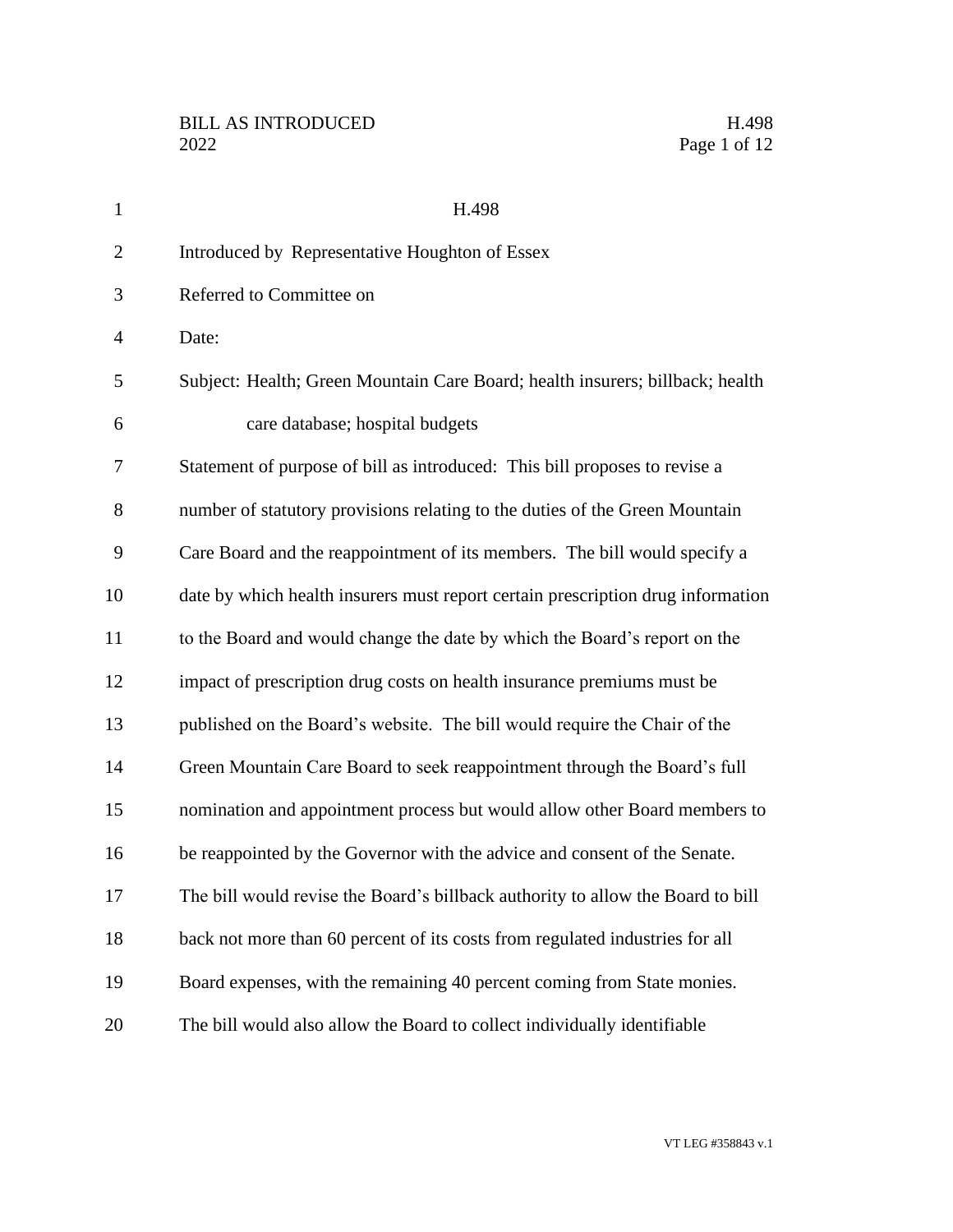## BILL AS INTRODUCED H.498<br>2022 Page 2 of 12

1 information in the State's all-payer claims database and to impose conditions 2 on the hospital budgets that the Board establishes.

| 3<br>4 | An act relating to the Green Mountain Care Board's duties and<br>reappointment processes |
|--------|------------------------------------------------------------------------------------------|
| 5      | It is hereby enacted by the General Assembly of the State of Vermont:                    |
| 6      | *** Report on Impact of Prescription Drug Costs on Premiums ***                          |
| 7      | Sec. 1. 18 V.S.A. § 4636 is amended to read:                                             |
| 8      | § 4636. IMPACT OF PRESCRIPTION DRUG COSTS ON HEALTH                                      |
| 9      | <b>INSURANCE PREMIUMS; REPORT</b>                                                        |
| 10     | (a)(1) Each On or before April 1 of each year, each health insurer with                  |
| 11     | more than 1,000 covered lives in this State for major medical health insurance           |
| 12     | shall report to the Green Mountain Care Board, for all covered prescription              |
| 13     | drugs, including generic drugs, brand-name drugs, and specialty drugs,                   |
| 14     | provided in an outpatient setting or sold in a retail setting during the previous        |
| 15     | calendar year:                                                                           |
| 16     | * * *                                                                                    |
| 17     | (c) The Board shall publish the report required pursuant to subsection (b) of            |
| 18     | this section on its website on or before January June 1 of each year.                    |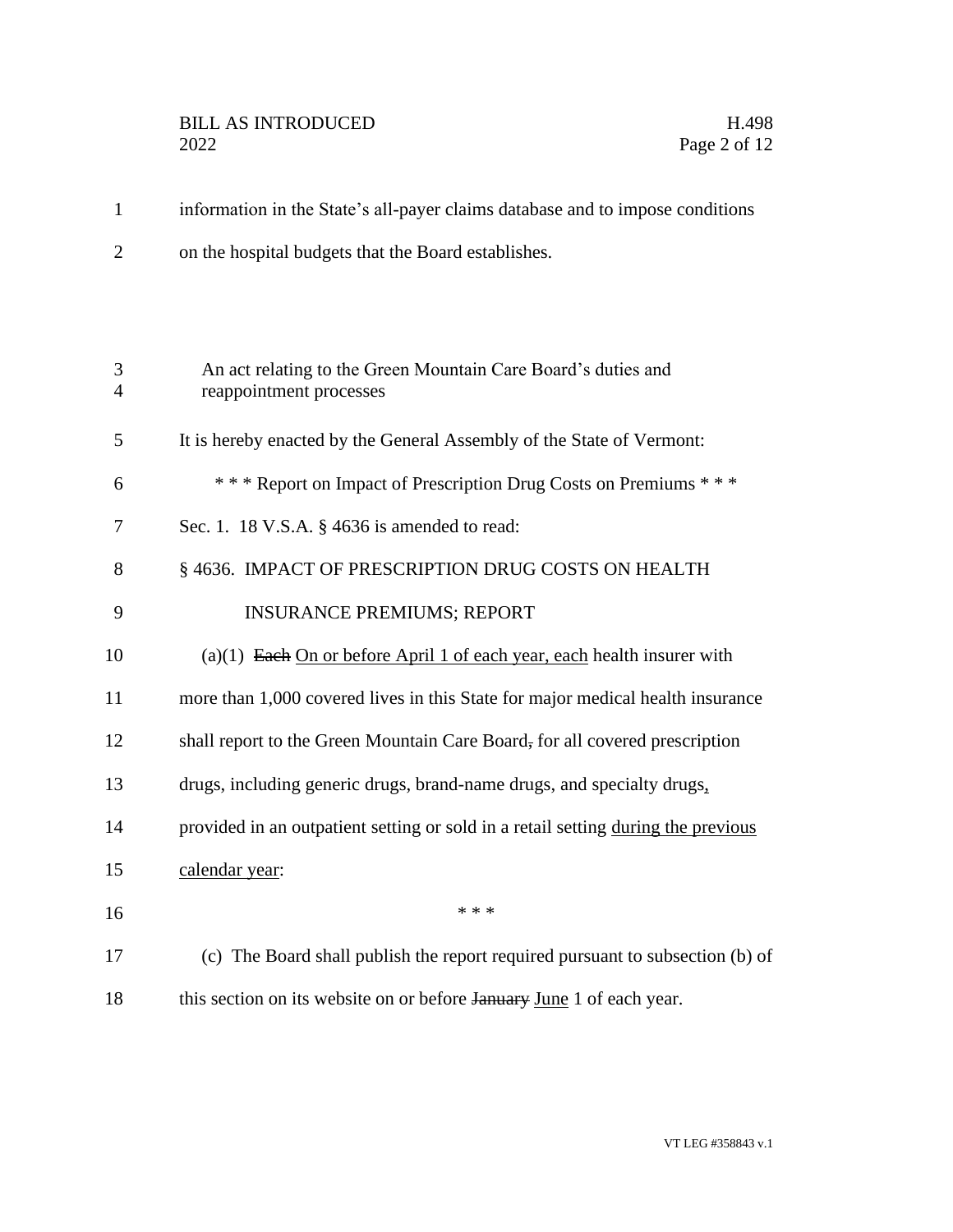| $\mathbf{1}$   | *** Green Mountain Care Board; Nomination and Appointment ***                    |  |
|----------------|----------------------------------------------------------------------------------|--|
| $\overline{2}$ | Sec. 2. 18 V.S.A. § 9374(b) is amended to read:                                  |  |
| 3              | $(b)(1)$ The initial term of the Chair shall be seven years, and the term of     |  |
| $\overline{4}$ | each member, including the Chair, shall be six years thereafter.                 |  |
| 5              | (2) The term of each member other than the Chair shall be six years,             |  |
| 6              | except that of the members first appointed, one each shall serve a term of three |  |
| 7              | years, four years, five years, and six years. [Repealed.]                        |  |
| 8              | (3) Subject to the nomination and appointment process, a A member                |  |
| 9              | may serve more than one term.                                                    |  |
| 10             | (A) A Chair who wishes to serve another term upon the expiration of              |  |
| 11             | the Chair's current term shall seek reappointment under section 9391 of this     |  |
| 12             | title.                                                                           |  |
| 13             | (B) A member other than the Chair who wishes to serve another term               |  |
| 14             | upon the expiration of the member's current term may be reappointed by the       |  |
| 15             | Governor at the expiration of the member's term, subject to the advice and       |  |
| 16             | consent of the Senate.                                                           |  |
| 17             | (4) Members of the Board may be removed only for cause. The Board                |  |
| 18             | shall adopt rules pursuant to 3 V.S.A. chapter 25 to define the basis and        |  |
| 19             | process for removal.                                                             |  |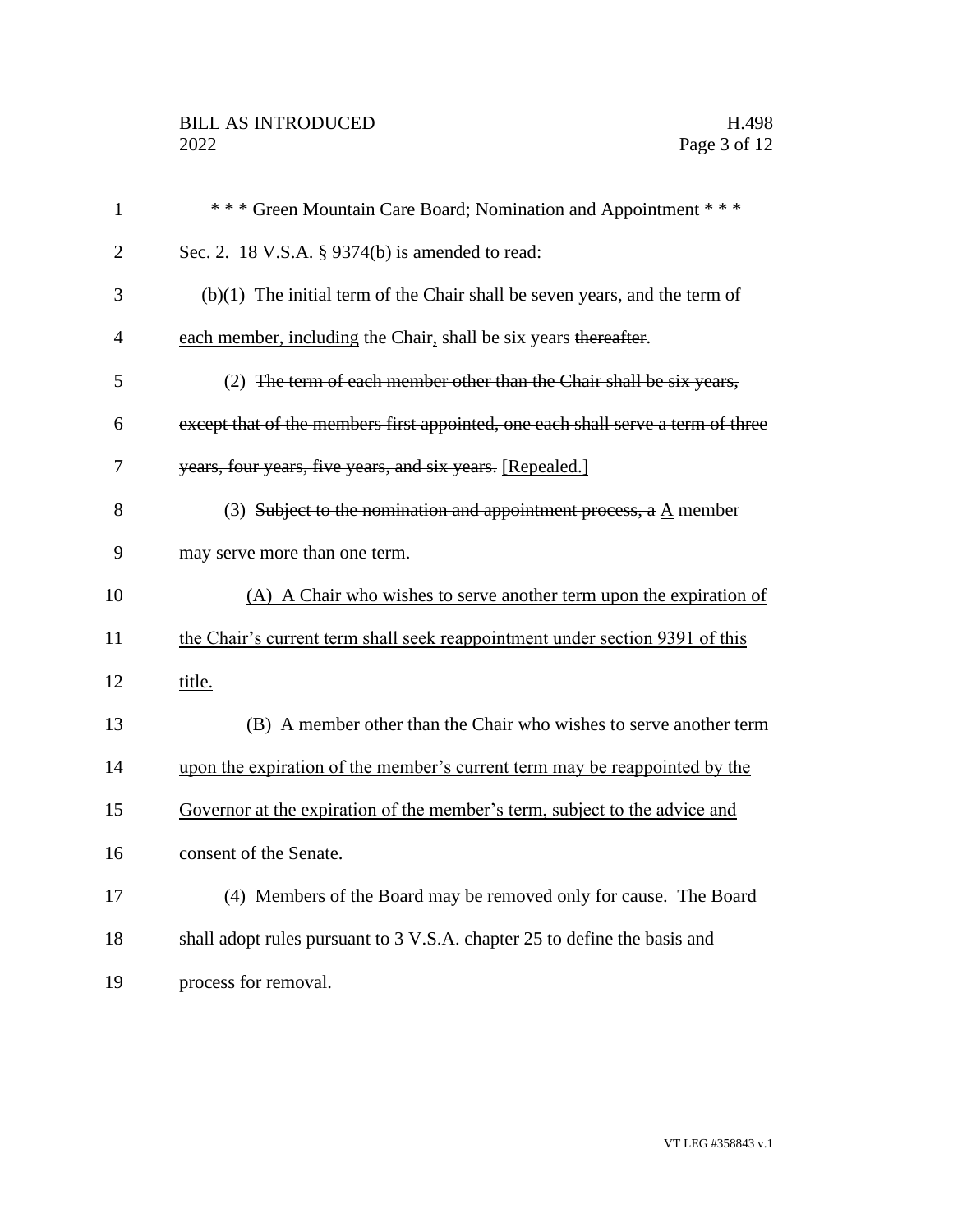| $\mathbf{1}$   | Sec. 3. 18 V.S.A. § 9391 is amended to read:                                    |
|----------------|---------------------------------------------------------------------------------|
| $\overline{2}$ | § 9391. NOMINATION AND APPOINTMENT PROCESS                                      |
| 3              | (a) Whenever a vacancy occurs on the Green Mountain Care Board, or              |
| $\overline{4}$ | when an incumbent does not declare that he or she will be a candidate to        |
| 5              | succeed himself or herself an interest in serving another term upon the         |
| 6              | expiration of the member's current term, the Green Mountain Care Board          |
| 7              | Nominating Committee shall select for consideration by the Committee, by        |
| 8              | majority vote, provided that a quorum is present, from the applications for     |
| 9              | membership on the Green Mountain Care Board as many candidates as it            |
| 10             | deems qualified for the position or positions to be filled. The Committee shall |
| 11             | base its determinations on the qualifications set forth in section 9392 of this |
| 12             | section.                                                                        |
| 13             | (b) The Committee shall submit to the Governor the names of the persons it      |
| 14             | deems qualified to be appointed to fill the position or positions and. For a    |
| 15             | vacancy in the position of the Chair, the Committee shall include the name of   |
| 16             | any incumbent who declares that he or she wishes to be a candidate to succeed   |
| 17             | himself or herself Chair who declares an interest in serving another term upon  |
| 18             | expiration of the Chair's current term.                                         |
| 19             | * * *                                                                           |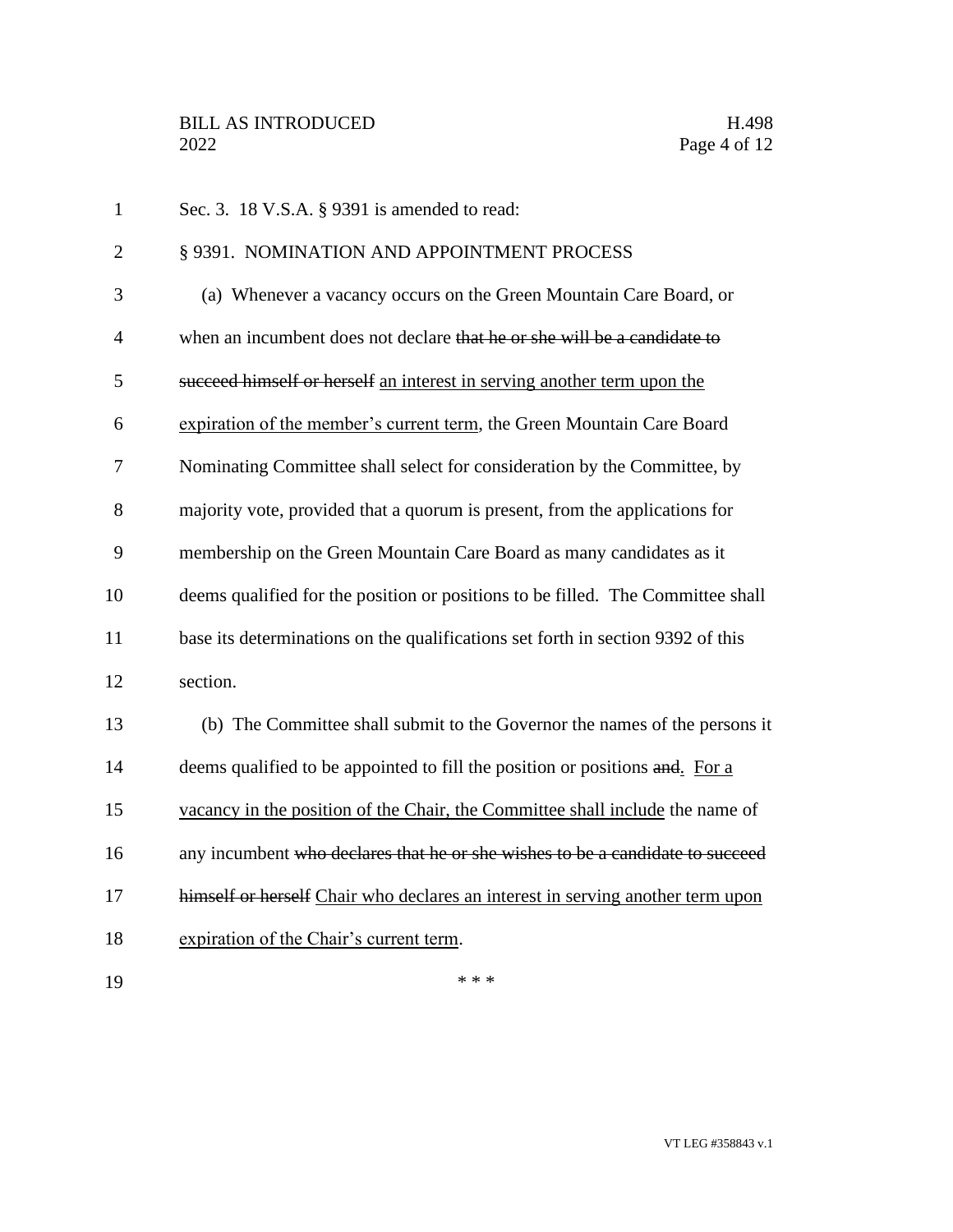| $\mathbf{1}$   | *** Green Mountain Care Board Billback ***                                        |
|----------------|-----------------------------------------------------------------------------------|
| $\overline{2}$ | Sec. 4. 18 V.S.A. § 9374(h) is amended to read:                                   |
| 3              | $(h)(1)$ The Board may assess and collect from each regulated entity the          |
| $\overline{4}$ | actual costs incurred by the Board, including staff time and contracts for        |
| 5              | professional services, in carrying out its regulatory duties for health insurance |
| 6              | rate review under 8 V.S.A. § 4062; hospital budget review under chapter 221,      |
| 7              | subchapter 7 of this title; and accountable care organization certification and   |
| 8              | budget review under section 9382 of this title. The Board may also assess and     |
| 9              | collect from general hospitals licensed under chapter 43 of this title expenses   |
| 10             | incurred by the Commissioner of Health in administering hospital community        |
| 11             | reports under section 9405b of this title. [Repealed.]                            |
| 12             | $(2)(A)$ In addition to the assessment and collection of actual costs             |
| 13             | pursuant to subdivision (1) of this subsection and except Except as otherwise     |
| 14             | provided in subdivisions $(2)(C)$ and subdivision (3) of this subsection and in   |
| 15             | section 9441 of this title, all other expenses of the Board shall be borne as     |
| 16             | follows:                                                                          |
| 17             | (i) 40 percent by the State from State monies;                                    |
| 18             | (ii) 30 percent by the hospitals;                                                 |
| 19             | (iii) 24 percent by nonprofit hospital and medical service                        |
| 20             | corporations licensed under 8 V.S.A. chapter 123 or 125, health insurance         |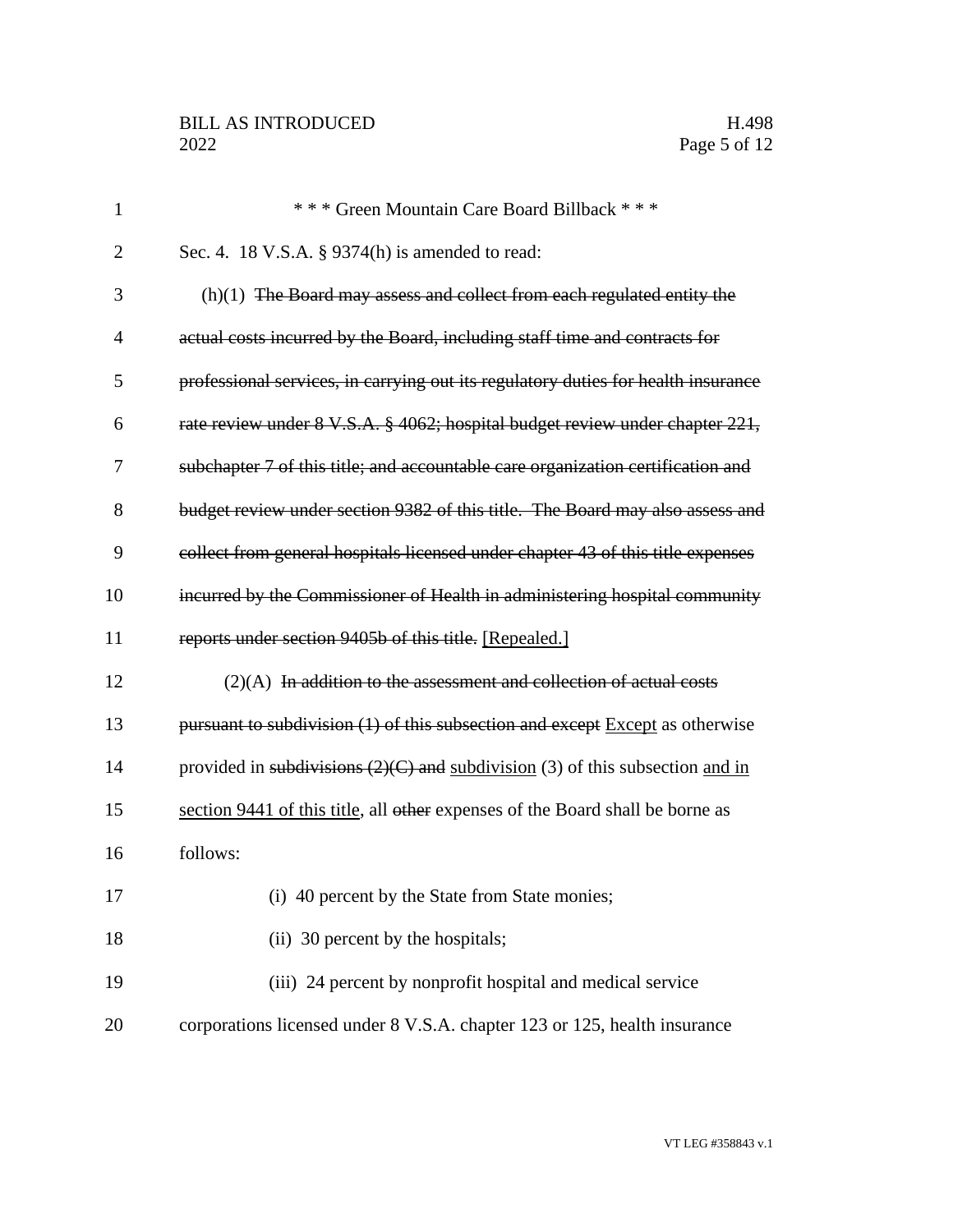| $\mathbf{1}$   | companies licensed under 8 V.S.A. chapter 101, and health maintenance                 |  |
|----------------|---------------------------------------------------------------------------------------|--|
| $\overline{2}$ | organizations licensed under 8 V.S.A. chapter 139; and                                |  |
| 3              | (iv) six percent by accountable care organizations certified under                    |  |
| 4              | section 9382 of this title.                                                           |  |
| 5              | (B) Expenses under subdivision $(A)(iii)$ of this subdivision $(2)$ shall             |  |
| 6              | be allocated to persons licensed under Title 8 based on premiums paid for             |  |
| 7              | health care coverage, which for the purposes of this subdivision (2) shall            |  |
| 8              | include major medical, comprehensive medical, hospital or surgical coverage,          |  |
| 9              | and comprehensive health care services plans, but shall not include long-term         |  |
| 10             | care, limited benefits, disability, credit or stop loss, or excess loss insurance     |  |
| 11             | coverage.                                                                             |  |
| 12             | (C) Expenses incurred by the Board for regulatory duties associated                   |  |
| 13             | with certificates of need shall be assessed pursuant to the provisions of section     |  |
| 14             | 9441 of this title and not in accordance with the formula set forth in                |  |
| 15             | subdivision $(A)$ of this subdivision $(2)$ .                                         |  |
| 16             | (3) The Board may determine the scope of the incurred expenses to be                  |  |
| 17             | allocated pursuant to the formula set forth in subdivision (2) of this subsection     |  |
| 18             | if, in the Board's discretion, the expenses to be allocated are in the best           |  |
| 19             | interests of the regulated entities and of the State. Instead of the allocations set  |  |
| 20             | forth in subdivisions $(2)(A)(ii)$ through $(2)(A)(iv)$ of this subsection, the Board |  |
| 21             | may assess and collect from each regulated entity up to 60 percent of the actual      |  |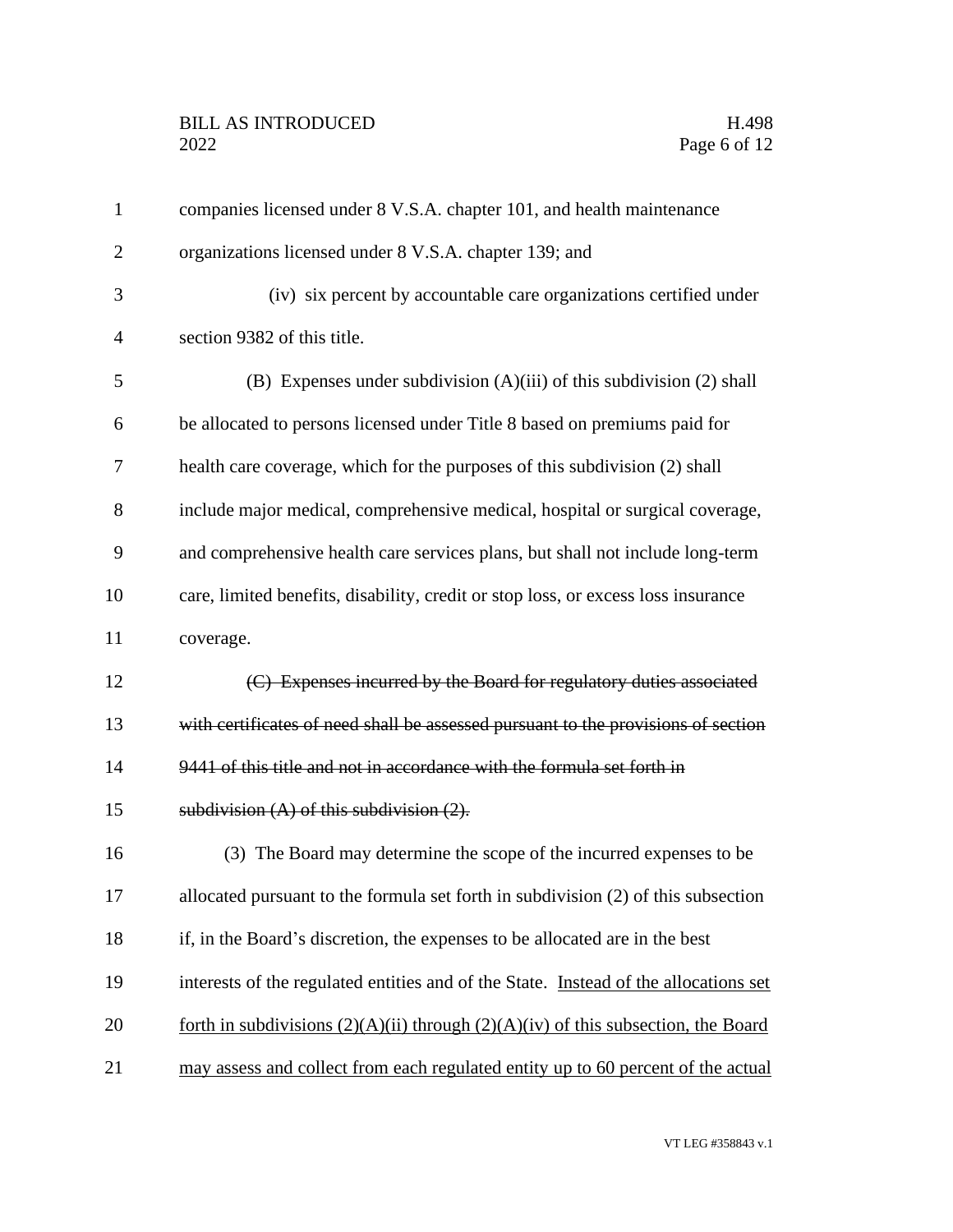| $\mathbf{1}$   | costs incurred by the Board, including staff time and contracts for professional |
|----------------|----------------------------------------------------------------------------------|
| $\overline{2}$ | services, in carrying out its regulatory duties for health insurance rate review |
| 3              | under 8 V.S.A. § 4062; hospital budget review under chapter 221, subchapter 7    |
| $\overline{4}$ | of this title; and accountable care organization certification and budget review |
| 5              | under section 9382 of this title. The Board may also assess and collect from     |
| 6              | general hospitals licensed under chapter 43 of this title expenses incurred by   |
| 7              | the Commissioner of Health in administering hospital community reports           |
| 8              | under section 9405b of this title.                                               |
| 9              | * * *                                                                            |
| 10             | *** Expenditure Analysis ***                                                     |
| 11             | Sec. 5. 18 V.S.A. § 9383(c) is amended to read:                                  |
| 12             | (c) Annually on or before January 15 April 30, the Board shall submit the        |
| 13             | expenditure analysis and the estimate of future health care spending to the      |
| 14             | House Committees on Appropriations, on Health Care, and on Human Services        |
| 15             | and the Senate Committees on Appropriations, on Health and Welfare, and on       |
| 16             | Finance.                                                                         |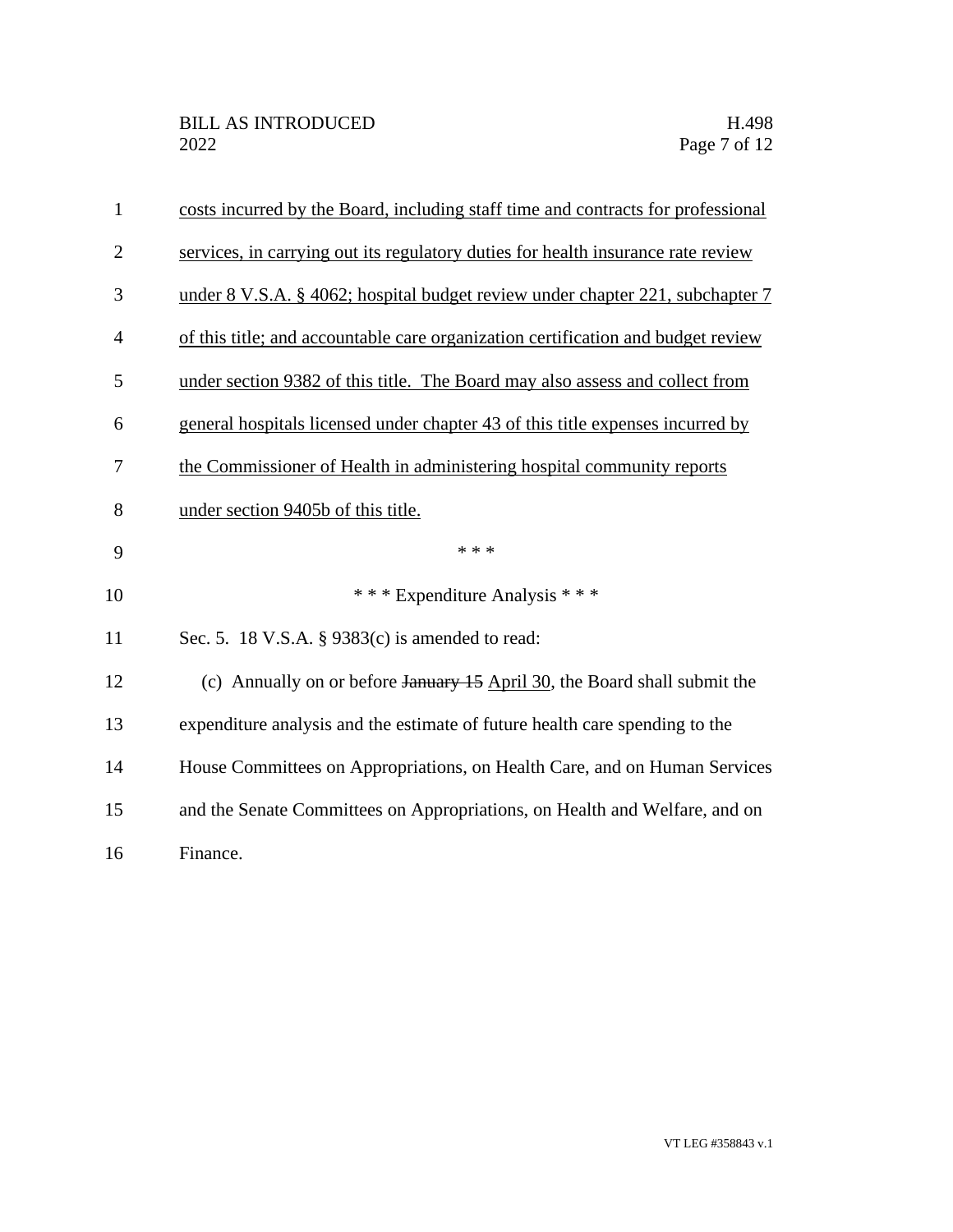| $\mathbf{1}$   | *** Health Care Database ***                                                     |  |
|----------------|----------------------------------------------------------------------------------|--|
| $\overline{2}$ | Sec. 6. 18 V.S.A. § 9410 is amended to read:                                     |  |
| 3              | § 9410. HEALTH CARE DATABASE                                                     |  |
| $\overline{4}$ | $(a)(1)$ The Board shall establish and maintain a unified health care database   |  |
| 5              | to enable the Board to carry out its duties under this chapter, chapter 220 of   |  |
| 6              | this title, and Title 8, including:                                              |  |
| 7              | (A) determining the capacity and distribution of existing resources;             |  |
| 8              | (B) identifying health care needs and informing health care policy;              |  |
| 9              | (C) evaluating the effectiveness of intervention programs on                     |  |
| 10             | improving patient outcomes;                                                      |  |
| 11             | (D) comparing costs between various treatment settings and                       |  |
| 12             | approaches;                                                                      |  |
| 13             | (E) providing information to consumers and purchasers of health                  |  |
| 14             | care; and                                                                        |  |
| 15             | (F) improving the quality and affordability of patient health care and           |  |
| 16             | health care coverage.                                                            |  |
| 17             | $(2)$ [Repealed.]                                                                |  |
| 18             | (b) The database shall contain unique patient and provider identifiers and a     |  |
| 19             | uniform coding system, and shall reflect all health care utilization, costs, and |  |
| 20             | resources in this State, and health care utilization and costs for services      |  |
| 21             | provided to Vermont residents in another state.                                  |  |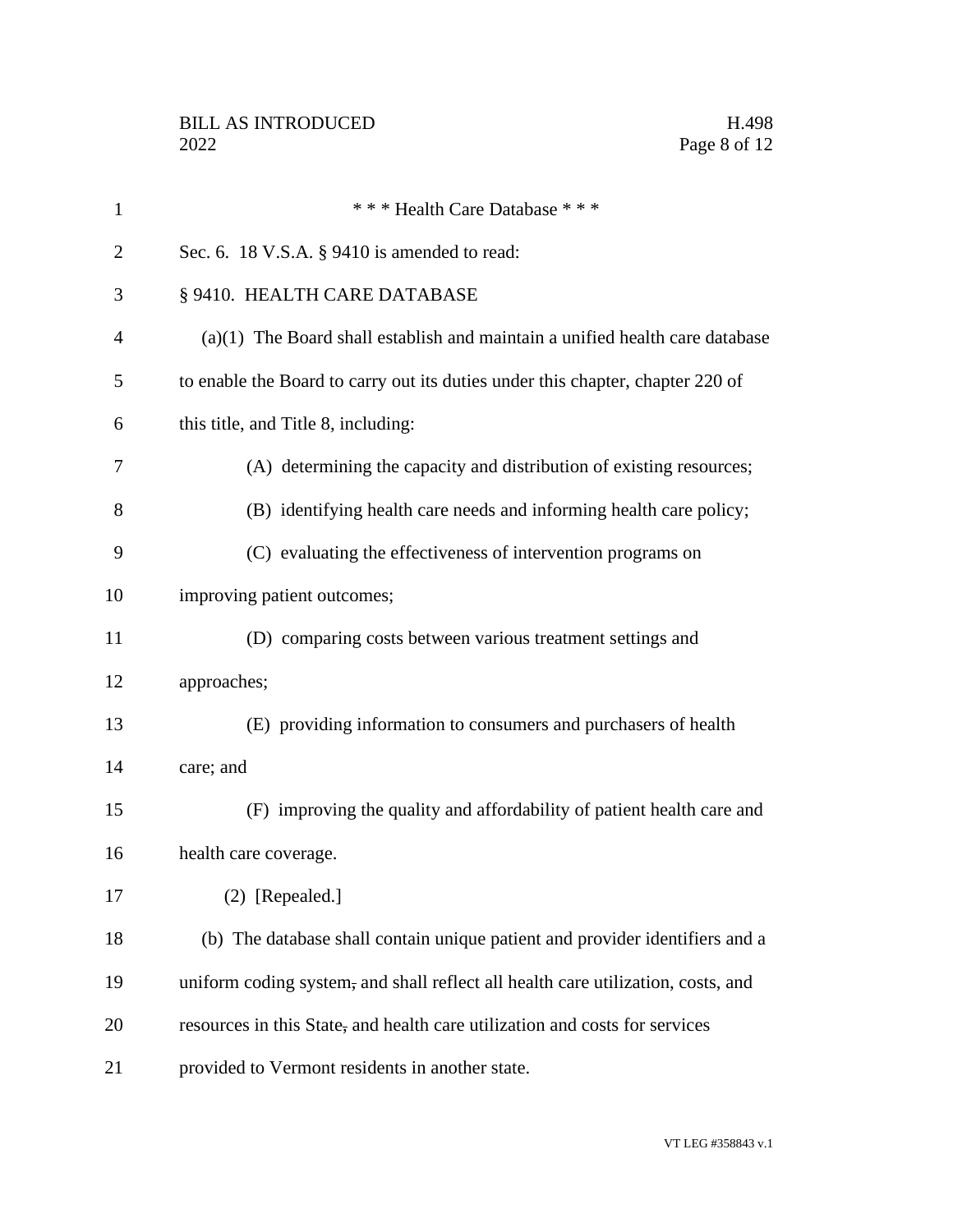| $\mathbf{1}$   | * * *                                                                                       |
|----------------|---------------------------------------------------------------------------------------------|
| $\overline{2}$ | (e) Records or information protected by the provisions of the physician-                    |
| 3              | patient privilege under $12 \text{ V.S.A. }$ \$ 1612(a), or otherwise required by law to be |
| 4              | held confidential, shall be filed in a manner that does not disclose the identity           |
| 5              | of the protected person. [Repealed.]                                                        |
| 6              | (f) The Board shall adopt a confidentiality code to ensure that information                 |
| 7              | obtained under this section is handled in an ethical manner.                                |
| 8              | * * *                                                                                       |
| 9              | $(h)(1)$ All health insurers shall electronically provide to the Board in                   |
| 10             | accordance with standards and procedures adopted by the Board by rule:                      |
| 11             | (A) their health insurance claims data, provided that the Board may                         |
| 12             | exempt from all or a portion of the filing requirements of this subsection data             |
| 13             | reflecting utilization and costs for services provided in this State to residents of        |
| 14             | other states;                                                                               |
| 15             | (B) cross-matched claims data on requested members, subscribers, or                         |
| 16             | policyholders; and                                                                          |
| 17             | (C) member, subscriber, or policyholder information necessary to                            |
| 18             | determine third party liability for benefits provided.                                      |
| 19             | (2) The collection, storage, and release of health care data and statistical                |
| 20             | information that are subject to the federal requirements of the Health Insurance            |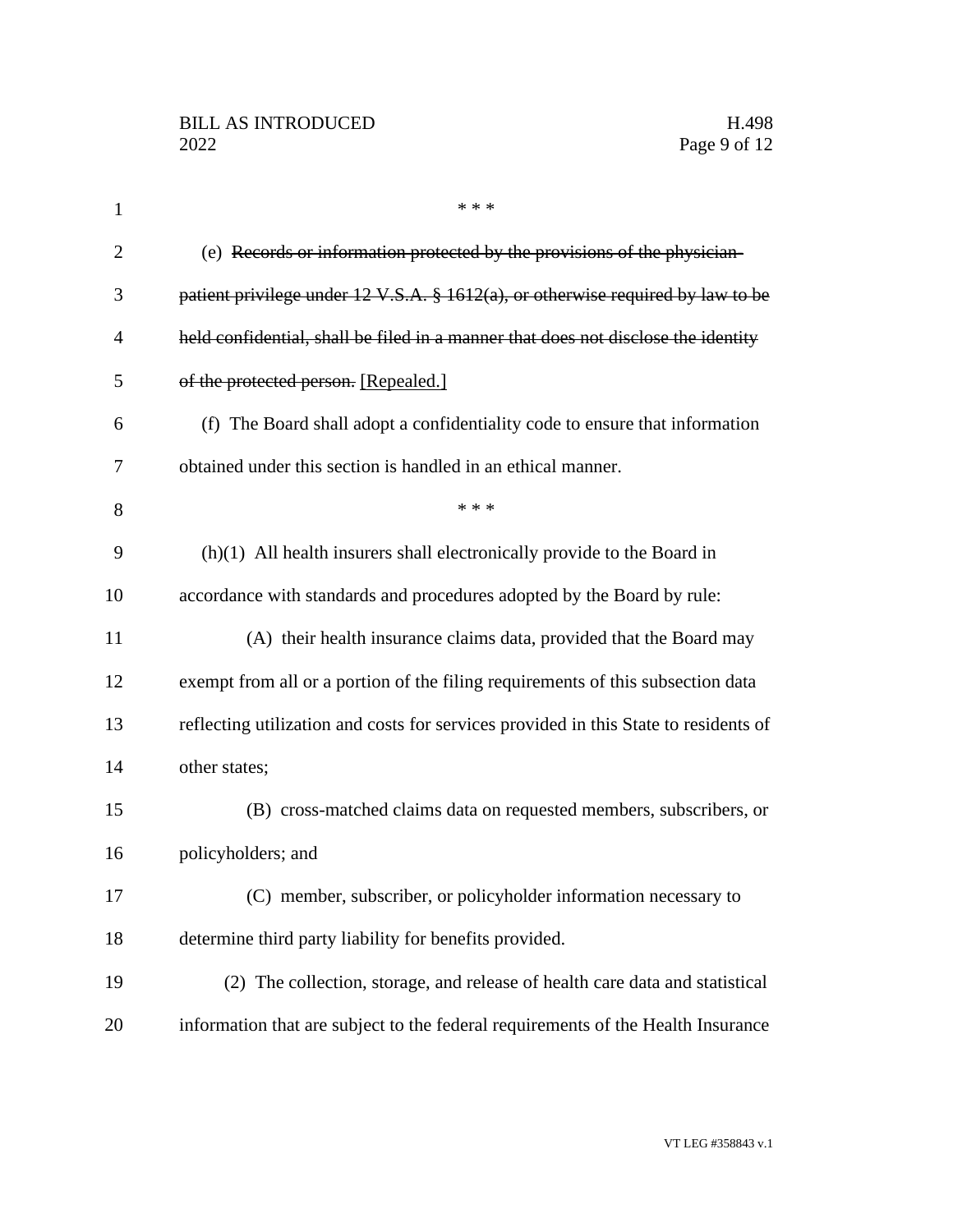## BILL AS INTRODUCED H.498<br>2022 Page 10 of 12

| $\mathbf{1}$   | Portability and Accountability Act (HIPAA) shall be governed exclusively by        |  |
|----------------|------------------------------------------------------------------------------------|--|
| $\overline{2}$ | the regulations adopted thereunder in 45 C.F.R. Parts 160 and 164.                 |  |
| 3              | * * *                                                                              |  |
| $\overline{4}$ | (3)(A) The Board shall collaborate with the Agency of Human Services               |  |
| 5              | and participants in the Agency's initiatives in the development of a               |  |
| 6              | comprehensive health care information system. The collaboration is intended        |  |
| 7              | to address the formulation of a description of the data sets that will be included |  |
| 8              | in the comprehensive health care information system, the criteria and              |  |
| 9              | procedures for the development of limited-use data sets, the criteria and          |  |
| 10             | procedures to ensure that HIPAA compliant limited-use data sets are                |  |
| 11             | accessible, and a proposed time frame for the creation of a comprehensive          |  |
| 12             | health care information system.                                                    |  |
| 13             | (B) To the extent allowed by HIPAA, the data shall be available as a               |  |
| 14             | resource for insurers, employers, providers, purchasers of health care, and        |  |
| 15             | State agencies to continuously review health care utilization, expenditures, and   |  |
| 16             | performance in Vermont. In presenting data for public access, comparative          |  |
| 17             | considerations shall be made regarding geography, demographics, general            |  |
| 18             | economic factors, and institutional size.                                          |  |
| 19             | (C) Consistent with the dictates of HIPAA, and subject to such terms               |  |
| 20             | and conditions as the Board may prescribe by rule, the Vermont Program for         |  |
| 21             | Quality in Health Care shall have access to the unified health care database for   |  |
|                |                                                                                    |  |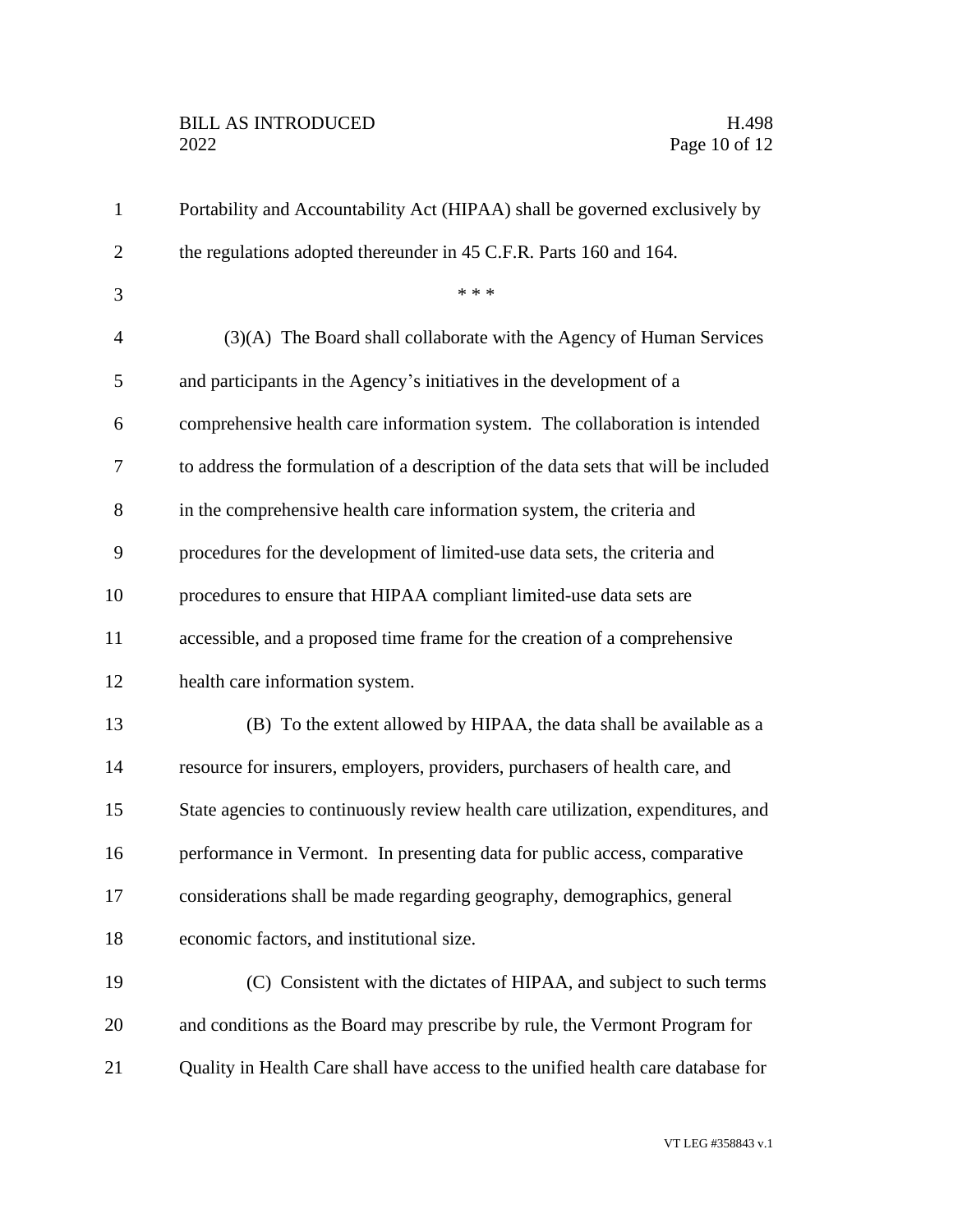| $\mathbf{1}$   | use in improving the quality of health care services in Vermont. In using the    |
|----------------|----------------------------------------------------------------------------------|
| $\overline{2}$ | database, the Vermont Program for Quality in Health Care shall agree to abide    |
| 3              | by the rules and procedures established by the Board for access to the data.     |
| $\overline{4}$ | The Board's rules may limit access to the database to limited-use sets of data   |
| 5              | as necessary to carry out the purposes of this section.                          |
| 6              | (D) Notwithstanding HIPAA or any other provision of law, the                     |
| 7              | comprehensive health care information system shall not publicly disclose any     |
| 8              | data that contain direct personal identifiers. For the purposes of this section, |
| 9              | "direct personal identifiers" include information relating to an individual that |
| 10             | contains primary or obvious identifiers, such as the individual's name, street   |
| 11             | address, e-mail address, telephone number, and Social Security number.           |
| 12             | * * *                                                                            |
| 13             | *** Conditional Approval of Hospital Budgets ***                                 |
| 14             | Sec. 7. 18 V.S.A. § 9456(d) is amended to read:                                  |
| 15             | $(d)(1)$ Annually, the Board shall establish a budget for each hospital on or    |
| 16             | before September 15, subject to such conditions as the Board may impose in       |
| 17             | furtherance of the purposes of this subchapter, followed by a written decision   |
| 18             | by October 1. Each hospital shall operate within the budget established under    |
| 19             | this section and comply with the conditions imposed by the Board.                |
| 20             | * * *                                                                            |